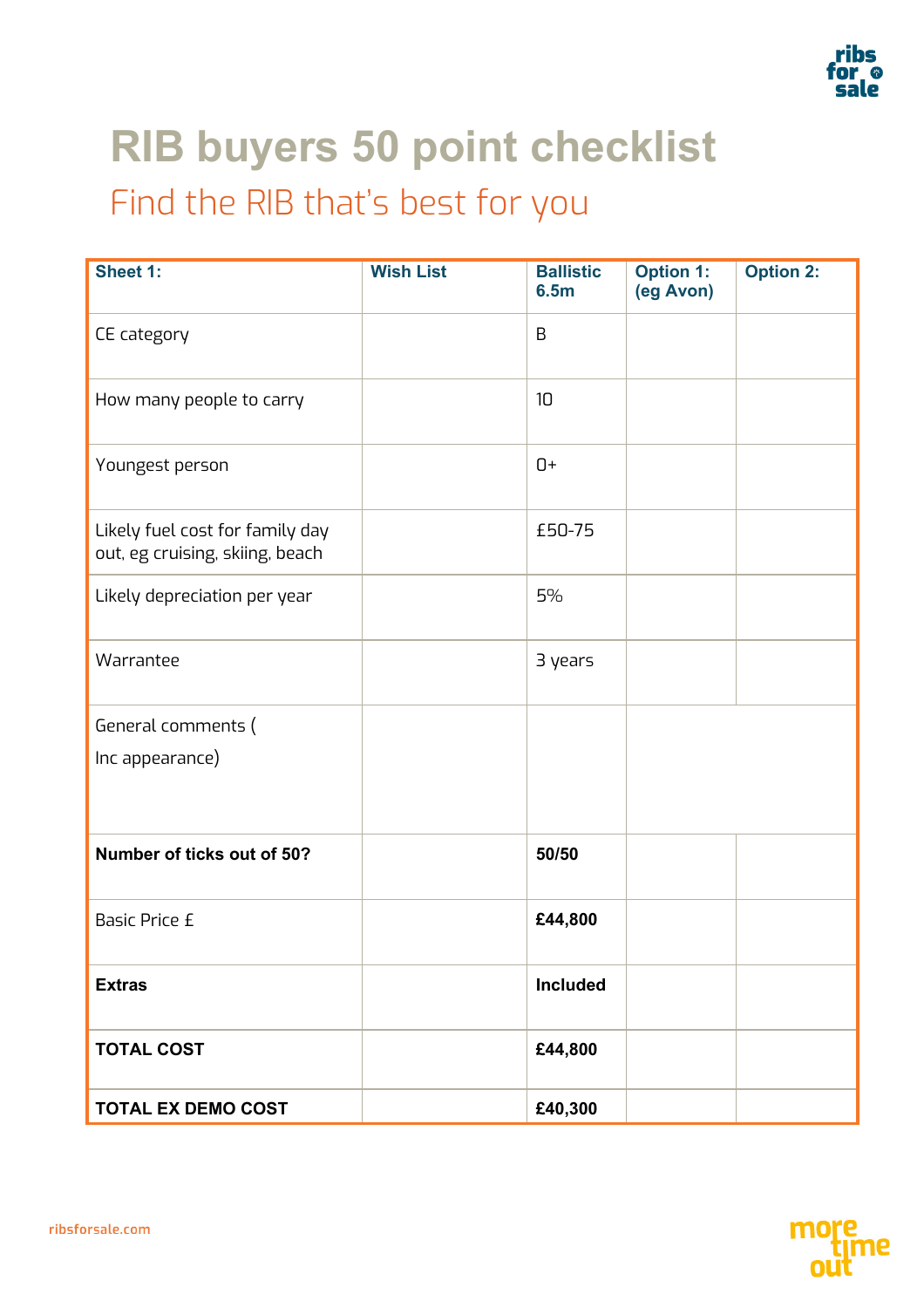

| <b>Sheet 2:</b>                               | <b>Wish List</b> | <b>Ballistic</b><br><b>6.5m</b> | <b>Option 1:</b><br><b>Extras £</b> | <b>Option 2:</b><br><b>Extras £</b> |
|-----------------------------------------------|------------------|---------------------------------|-------------------------------------|-------------------------------------|
| Will it suit ages                             |                  | $\checkmark$                    |                                     |                                     |
| Water skiing                                  |                  | $\checkmark$                    |                                     |                                     |
| Water ski storage in locker                   |                  | $\checkmark$                    |                                     |                                     |
| Structural A-frame for<br>Wakeboarding/skiing |                  | $\checkmark$                    |                                     |                                     |
| Tow point                                     |                  | $\checkmark$                    |                                     |                                     |
| Navigation lights                             |                  | $\checkmark$                    |                                     |                                     |
| Deck lights                                   |                  | $\checkmark$                    |                                     |                                     |
| Spot lights                                   |                  | $\checkmark$                    |                                     |                                     |
| Hydraulic steering                            |                  | $\checkmark$                    |                                     |                                     |
| Depth sounder                                 |                  | $\checkmark$                    |                                     |                                     |
| Colour Fish-finder                            |                  | $\checkmark$                    |                                     |                                     |
| Compass                                       |                  | $\checkmark$                    |                                     |                                     |
| Colour GPS                                    |                  | $\checkmark$                    |                                     |                                     |
| Colour Rolling map                            |                  | $\checkmark$                    |                                     |                                     |
| <b>VHF</b>                                    |                  | $\checkmark$                    |                                     |                                     |
| <b>DSC</b>                                    |                  | $\checkmark$                    |                                     |                                     |
| Drinks holders                                |                  | $\checkmark$                    |                                     |                                     |
| Secure storage, enough?                       |                  | $\checkmark$                    |                                     |                                     |
| 3 YR Warrantee                                |                  | $\checkmark$                    |                                     |                                     |
| Sun-bed                                       |                  | $\checkmark$                    |                                     |                                     |
| Social area for a picnic                      |                  | $\checkmark$                    |                                     |                                     |
| Table                                         |                  | $\checkmark$                    |                                     |                                     |
| Anchor storage                                |                  | $\checkmark$                    |                                     |                                     |
| Twin GEL batteries 10yr<br>Guarantee          |                  | $\checkmark$                    |                                     |                                     |
| Automatic bilge pump                          |                  | $\checkmark$                    |                                     |                                     |
| Stainless steel fuel tank under<br>deck       |                  |                                 |                                     |                                     |
| Moulded deck                                  |                  | $\checkmark$                    |                                     |                                     |
| Dry ride                                      |                  |                                 |                                     |                                     |
| All over cover                                |                  |                                 |                                     |                                     |